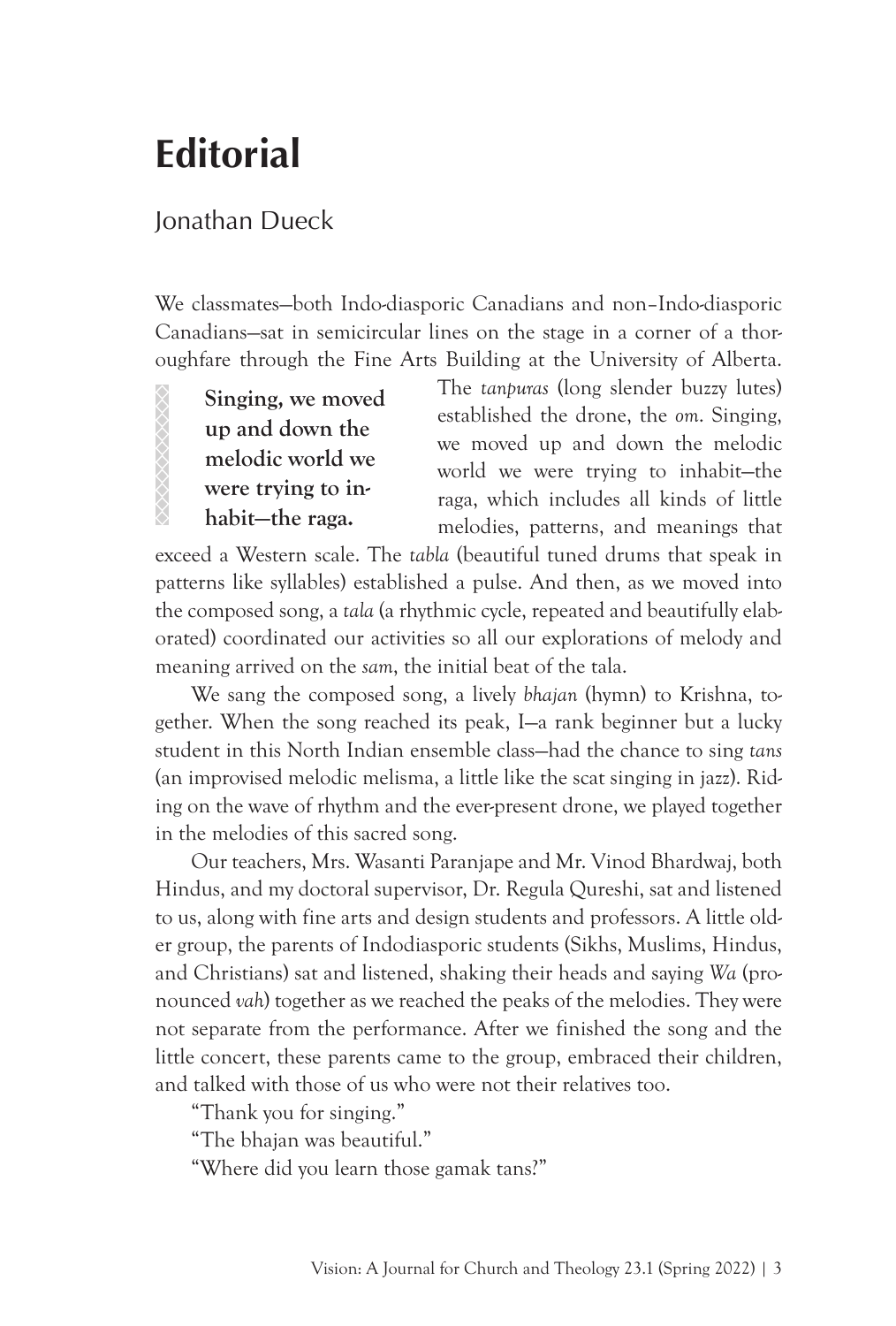## 4 | Vision: A Journal for Church and Theology

What was happening as we sang together? Was it appropriation or apprenticeship? Was it a community-owned performance or a university power move? Or something in between? Was it validating or stealing meaning?

All of these are possible readings of the story. But I experienced it as a moment of warm relationship and connection, of momentarily but deep-

**In Mennonite contexts, we sing our theology. When we sing, we embody and instantiate our ecclesiology.** 

XXXXXXXXXXXX

ly *feeling* and *sounding* together. Singing a text about Krishna prompted me, as a Christian, to imagine Jesus's playfulness, beauty, sense of duty, comradeship. It deepened my experience of Jesus. But, more profoundly, being greeted by the parents of my Indo-diasporic classmates, who expressed such pleasure at hearing

us all sing music close to their hearts and religious experiences, gave me a sense of the abiding presence of the divine and the possibility of connecting across difference when we sing together.

I tell this story—one intentionally chosen as musically and religiously "far from home" for at least some North American Mennonite congregations—as a way into the three strands this issue of *Vision* explores: (1) congregational music and identity (including race, racialization, culture, ethnicity, history, and gender) in the diverse North American Mennonite context; (2) theological and musical leadership and power—and its problems—in church contexts; and (3) the making of *Voices Together*, a hymnbook that tries to draw together a diversity of Mennonite voices at the present moment.

In Mennonite contexts, as contributor Adam Tice has elsewhere suggested, we sing our theology.<sup>1</sup> And as I and others have also argued, when we sing, we embody and instantiate—we *make*, like raising a barn—our ecclesiology. This is not to say that we always do so well, nor that our ecclesiology is sound. But it is to say that in singing—and in other corporate, rhythmically organized moments of heightened speech like common prayer, responsive readings, or spoken liturgy—we experience being the church, with all its problems and possibilities together. And so *Voices Together* has had perforce to respond to the questions of identity and diversity, power and community, that comprise the denominational directions

<sup>1</sup> Adam M. L. Tice, "Who Do You Sing That I Am? The Life of Jesus in Twentieth Century Mennonite Hymnals: A Case Study in the Use of Hymnody for Theological Research," MA thesis, Associated Mennonite Biblical Seminary, 2007.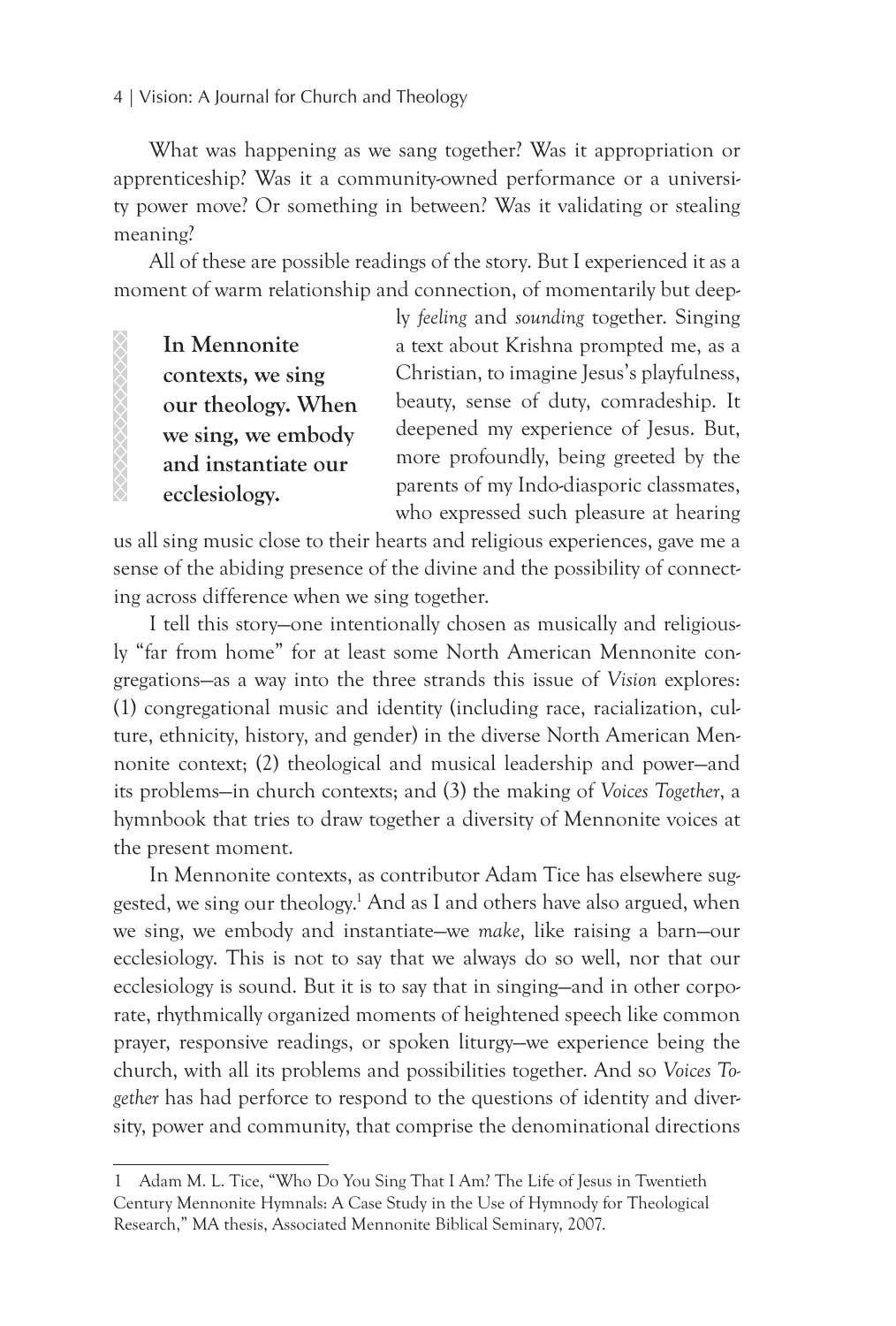that Mennonite Church USA and Mennonite Church Canada are navigating in their respective contexts at the present moment.

The trajectory of the articles in this issue is toward becoming more aware of worship's relational qualities—to worship is to relate to the church, which is to say the people, within and beyond the building—and to expand our singing and worship in ways that invite and include the church, now, across all kinds of difference.

Melissa Florer-Bixler begins theologically with a sermon about this trajectory, thinking of worship as sacrifice, as gift economy—that is, about the quality of relationship God and we (all of us) sustain with each other. Adam Tice then frames this trajectory historically and identifies the strategy in *Voices Together*: to teach Mennonite congregations that use the hymnal how to sing together with congregations that sing in many other ways,

**The trajectory of the articles is toward becoming more aware of worship's relational qualities and to expand our singing and worship in ways that invite and include the church, now, across all kinds of difference.**

connecting them in mutually recognizable ways and in the experience of singing the church into being together.

Contributors next tell stories and reflect—often from their own lives and standpoints—on how our singing and speaking together can exclude and include, disempower and empower. In doing so, they urge us to attend to each other in worship. Sarah Kathleen Johnson considers worship leading in predominantly white Mennonite congregations with "traditional" patterns of worship as gendered labour, as "women's work,"

urging us to think more inclusively about who leads worship and what it means to do so. Sarah Nahar talks about ways music both connects and divides us in a diverse church and in Mennonite peacebuilding activity, in Black and white contexts, and across Mennonite global diversity.

Carol Penner's two poems celebrate the ways music allow us to express deep diversity in church—how music allows more than one voice to sound at once. Paul Dueck retells the story of Mennonite World Conference worship as an experience of "unity in diversity." And Beverly Lapp tells the story of three worship spaces related to North American Mennonite history, tracing the experiences of worship and senses of tradition (of plainness, of sophistication) associated with each place and identifying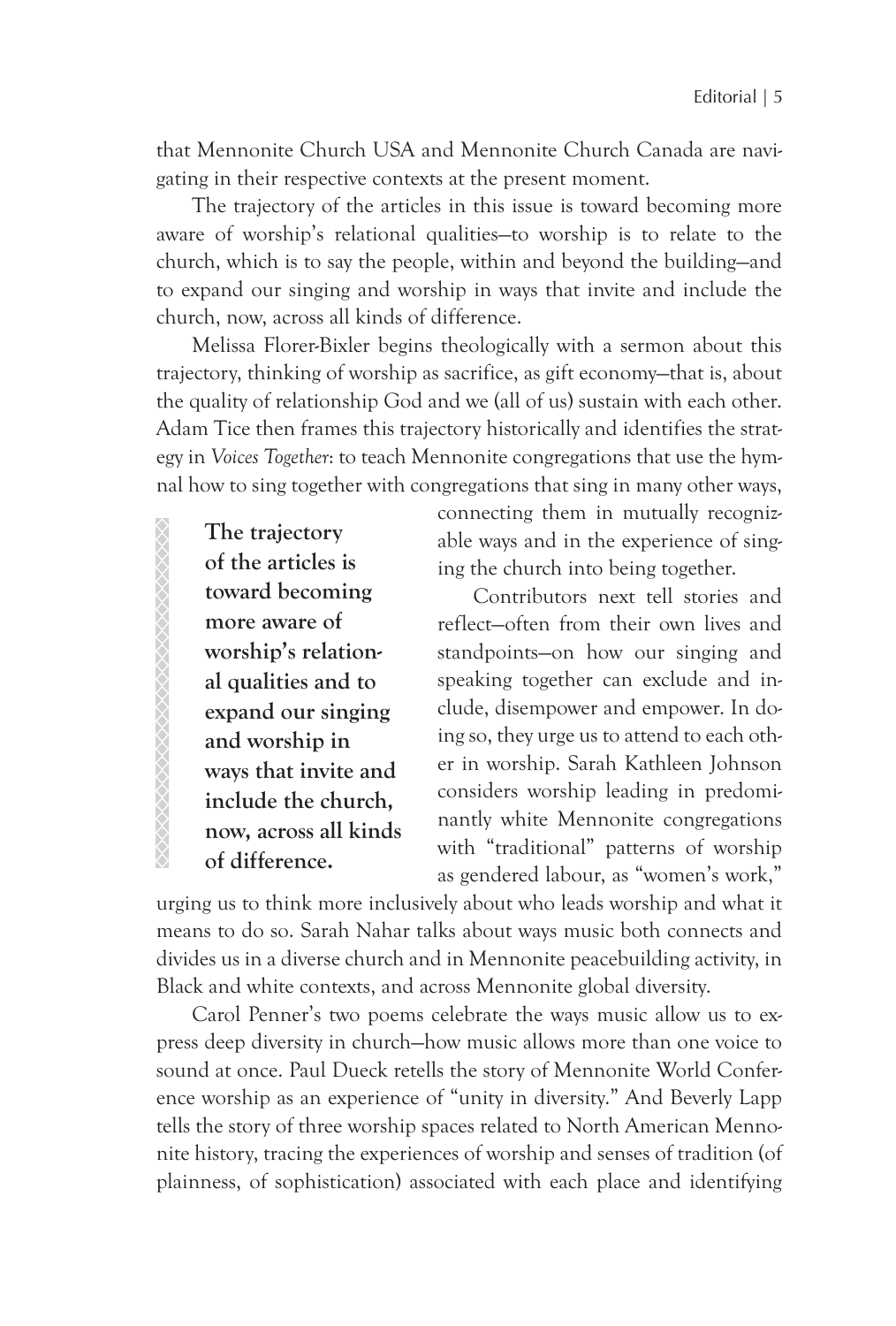the ways that worship spaces can become sites of theological contest over how Mennonites should worship together.

Contributors also invite us to sing each other's songs, with respect and with the bravery to be taken out of our comfort zones. Sarah Augustine, drawing on her conversations with Indigenous people, people of

**Contributors invite us to sing each other's songs, with respect and with the bravery to be taken out of our comfort zones.** 

XXXXXXXXXXXXXX

color, and LGBTQIA+ people, gifts us with a reflection on texts and hymns in *Voices Together* that expand our Mennonite identity by diversifying the images and texts in our worship. Darryl Neustaedter-Barg tells some of his own story as Mennonite worship musician and pushes us—if we are interested in inclusion—to engage seriously with popular

music and the many Christians for whom it comprises "home" in church. In a similar vein, Anneli Loepp Thiessen's piece offers a practical introduction to songs in *Voices Together* "outside of our comfort zone" and the ways they might include others.

Carl Bear and Sarah Kathleen Johnson point to a number of early and medieval church songs in *Voices Together* and suggest that singing these songs connects us to our history and draws us, as Mennonites, into a historical sense of Christian unity and a critical sense of our place within (and not as an exception to) Christian tradition, with its faults and its strengths. And Katie Graber describes the consultative and collaborative way that Indigenous Mennonites and the *Voices Together* team worked to thread Indigenous singing through the new hymnal, in ways that are both meaningful to Indigenous singers and accessible to non-Indigenous singers.

To conclude the issue, I offer a sermon on identity and difference in music and suggest that the particular histories of Mennonite identities should be not abandoned but expanded—identity and ecclesiology not evaporating but becoming (now and mapped back and forward in time) more fluid and polyphonic in the ways that music allows and dramatizes.

My hope is that you find this collection of sermons, articles, poems, and stories an invitation to sing together across difference and out of our comfort zones, welcoming each other and together being the body of Christ as we do so.